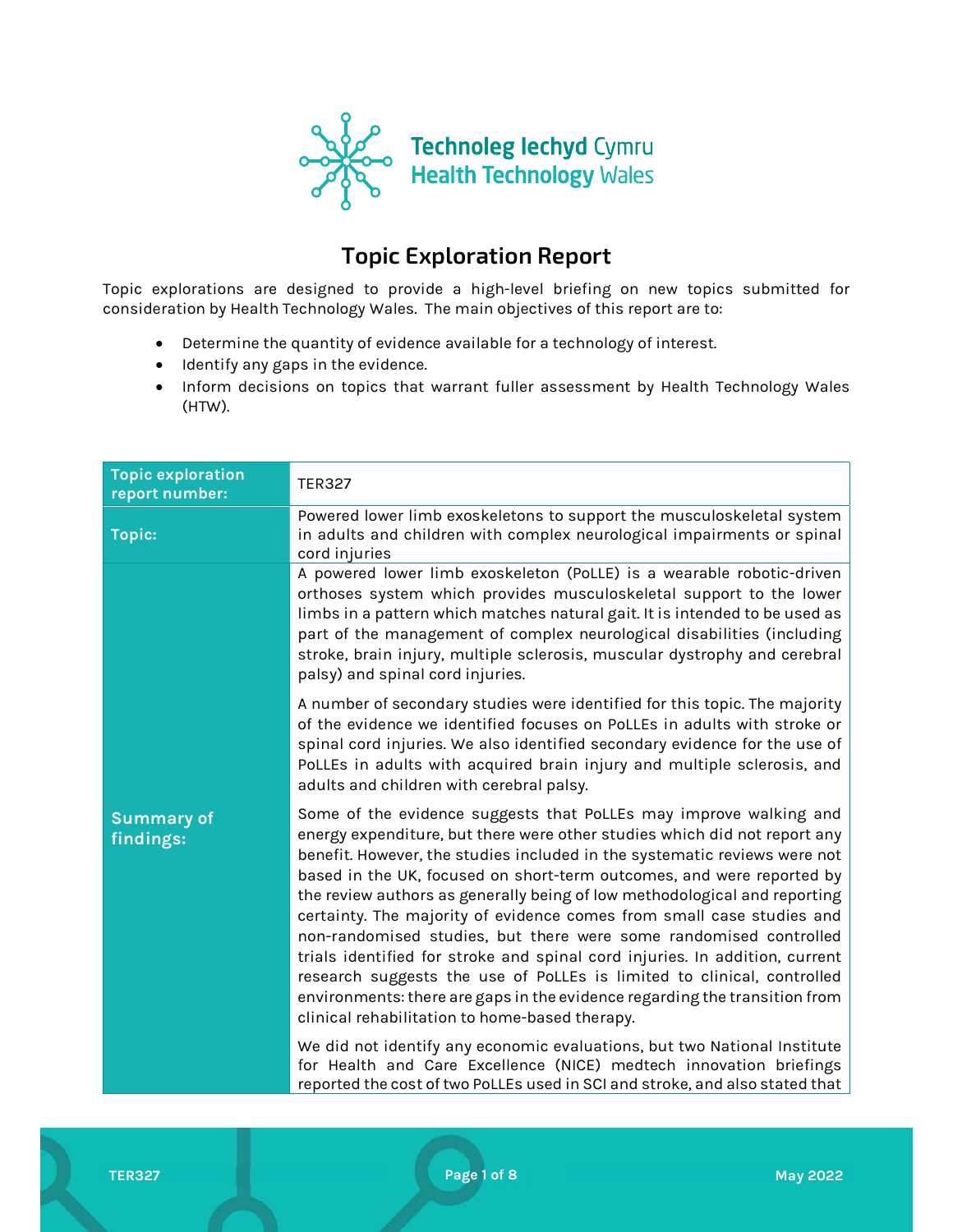the resource impact was unclear (for the PoLLE used in SCI) and greater than standard care (for the PoLLE used in stroke).

There is a high level of uncertainty on the effectiveness of PoLLEs. This may be due to the differences in the types of PoLLEs, the different stages of development of the PoLLEs included in the studies, and the variety of conditions they are used in and outcomes they measure. It is also unclear what the comparator(s) would be in Wales due to the number of conditions.

# Introduction and aims

Health Technology Wales researchers searched for evidence on powered lower limb exoskeletons (PoLLEs) to support the musculoskeletal system in adults and children with complex neurological impairments or spinal cord injuries. We identified a systematic review of systematic reviews (Dijkers et al. 2021) that investigated this topic, and reported studies until January 2018. Our literature search therefore looked for additional studies published after this date.

A PoLLE is defined as a wearable robotic-driven orthoses system which provides musculoskeletal support to the lower limbs in a pattern which matches natural gait (Mehrholz et al. 2020). They should not be confused with grounded systems, which can be identified commonly as having a treadmill as part of the set up or, end-effector systems which rely on fixed footplates that move through the phases of gait (Mehrholz et al. 2020; Rodríguez-Fernández et al. 2021).

The purpose of PoLLEs is to increase the mobility level of its users thereby aiding recovery or delaying disease progression. PoLLEs are intended to be used as part of the management of complex neurological disabilities (including stroke, brain injury, multiple sclerosis, muscular dystrophy and cerebral palsy) and spinal cord injuries (SCIs). Motor impairments of people with these disabilities can include muscle weakness and fatigue, atypical muscle tone and joint contractures: all which result in affected gait and a sedentary lifestyle.

Current treatment options for people with these conditions include physiotherapy, occupational therapy, medicine, orthoses, standing frames and wheelchairs.

# Evidence overview

HTW researchers identified two National Institute for Health and Care Excellence (NICE) medtech innovation briefings (MIBs), which focused on SCI and stroke, and also described the cost associated with the PoLLEs. We described a systematic review of systematic reviews (Dijkers et al. 2021), which investigated PoLLEs in patients with SCI and stroke, and reported studies until January 2018. Since January 2018, we found a number of systematic reviews investigating PoLLE-use in SCI and stroke. As none of the studies in the systematic reviews for SCIs were reported as being randomised controlled trials (RCTs), we also reported on RCTs on PoLLE-use in SCI. Some of the studies in the systematic reviews of patients with stroke are RCTs and so we did not search for primary evidence for this indication. HTW researchers also found systematic reviews for cerebral palsy, multiple sclerosis, acquired brain injury, and adverse events in different conditions.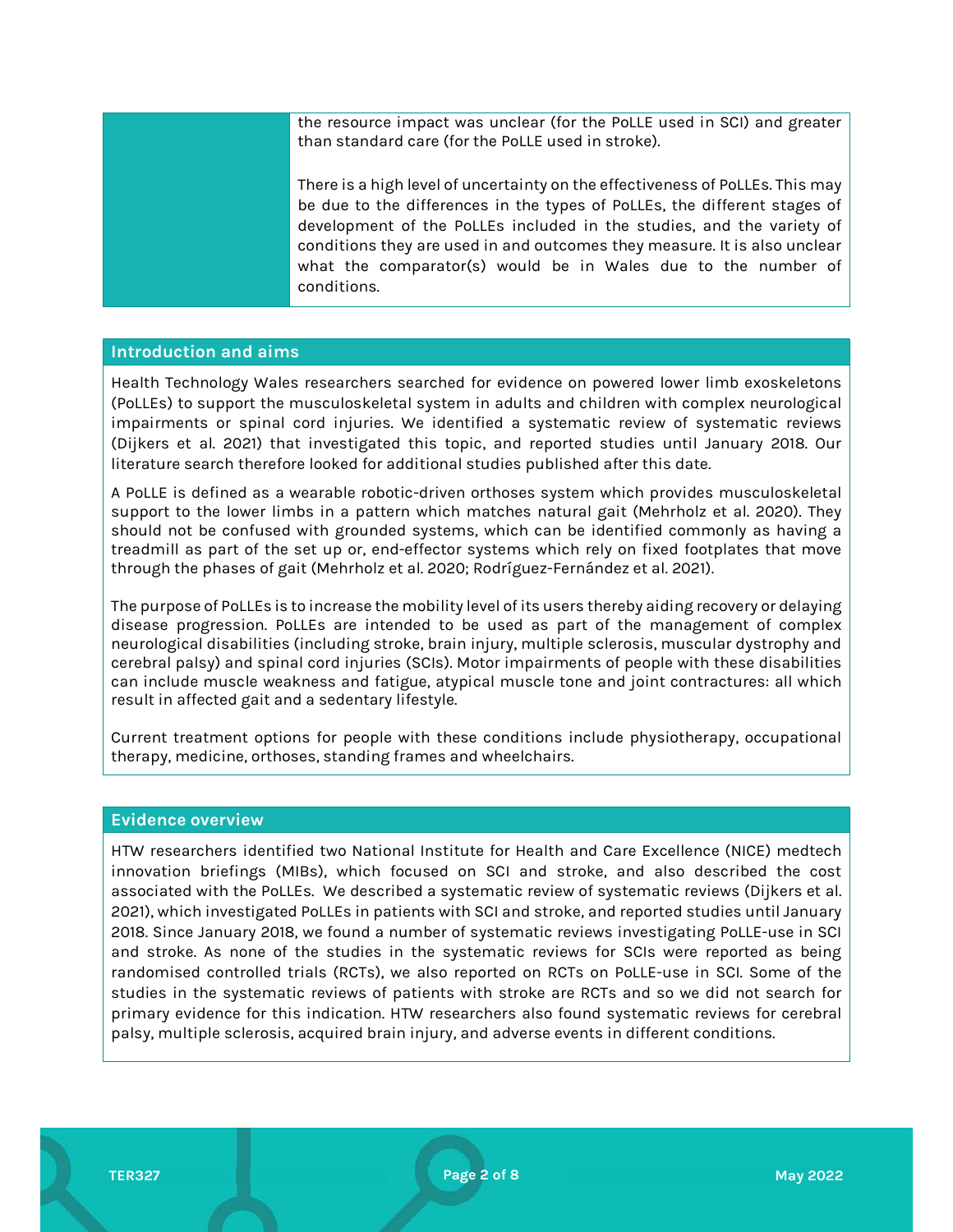# Spinal cord injuries

# HTA bodies

NICE published MIB93 in 2017, reporting on the Ekso GT robotic exoskeleton: a PoLLE for use in rehabilitation activities for people who have weak or paralysed legs and sufficient arm strength to use crutches. Based on one systematic review and five case series, involving a total of 41 patients with an SCI who used Ekso, patients were able to walk without assistance and their walking speed and distance increased. No serious adverse events were reported.

#### Secondary evidence

The systematic review of systematic reviews by Dijkers et al. (2021) reported studies published before January 2018. Out of the 17 systematic reviews they included, 15 of them (consisting of 56 primary studies) included adults who used PoLLEs for SCI. Nine of these systematic reviews reported some benefits to outcomes related to walking or energy expenditure.

We identified another three systematic reviews (total of 528 patients) published since January 2018. Duddy et al. (2020) found that patients using PoLLEs were able to walk faster and for longer between PoLLE sessions. Oxygen intake and heart rate data collected also indicated that the PoLLE increased metabolic rate and cardiac health. Rodríguez-Fernández et al. (2021) found that use of PoLLEs increased speed and reduced exertion, compared to passive knee-ankle-foot orthoses. Most of the studies in Shackleton et al (2021) showed decreases in exertion ratings, pain and spasticity and reported positive well-being post-intervention. Shackleton et al. (2021) also conducted a metaanalyses on walking performance, showing significant improvements post-PoLLE (p < 0.05), with pooled effects for the 6-minute walking test and 10-metre walking test of −0.94 (95% confidence interval [CI]: -1.53 to -0.36) and -1.22 (95% CI: -1.87 to -0.57), respectively. However, no significant cardiovascular changes were found over time.

# Primary evidence

An RCT of 88 patients with SCI compared robotic therapy training to conventional therapy. A significant improvement was observed in both groups according to Walking Index for Spinal Cord Injury II and Functional Independence Measure scores (P < 0.001). However, a significantly higher improvement according to the Walking Index for Spinal Cord Injury II (P = 0.011) and Functional Independence Measure scores (p = 0.022) was seen in the robotic group than in the control group (Yildirim et al. 2019).

Xiang et al. (2021) conducted an RCT pilot study in which nine SCI patients were randomised into the exoskeleton-assisted walking group and nine SCI patients into the conventional group. They found that the exoskeleton-assisted walking group had potential benefits to facilitate pulmonary function parameters among individuals with lower thoracic neurological level of SCI compared with conventional trainings. Additionally, robotic exoskeleton helped walking.

Another pilot study by Faulkner et al. (2019) compared six patients with SCI who used a PoLLE plus physiotherapy with six patients who only used physiotherapy, and found that there was a significant reduction in arterial wave reflection and mean arterial pressure following completion of the PoLLE programme compared to the control group.

# Stroke

#### HTA bodies

NICE MIB239 (2020) reported on the ReStore Soft Exo-Suit for people having gait rehabilitation to relearn to walk after a stroke or brain injury. Based on three non-comparative studies, including a total of 53 adults recovering from stroke in the USA, patients showed reduced circumduction and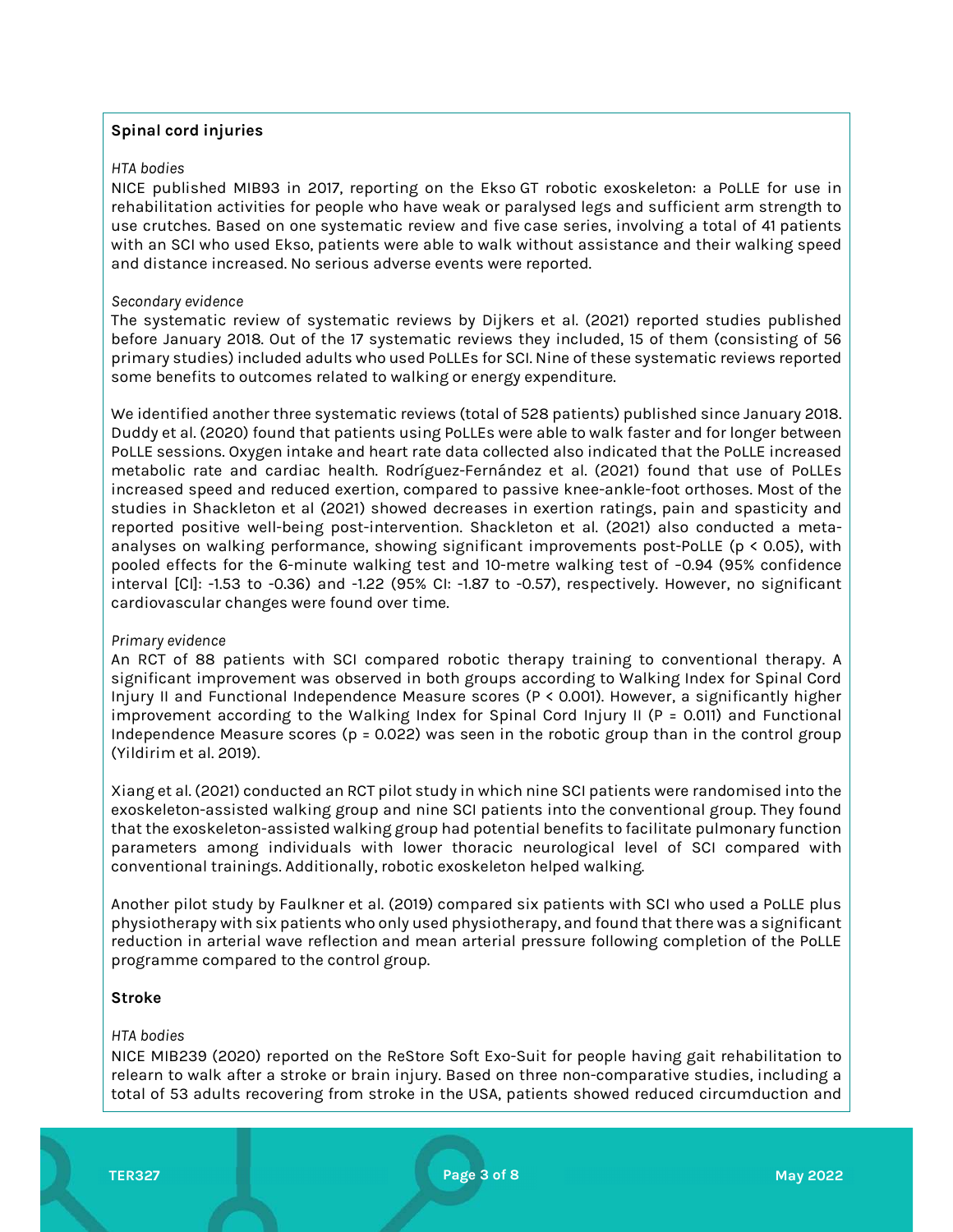hip hiking when using the PoLLE. Patients also reported an increase in confidence during walking and improved balance leading to less falls.

#### Secondary evidence

The systematic review of systematic reviews by Dijkers et al. (2021) reported studies published before January 2018. Out of the 17 systematic reviews they included, six of them (consisting of 16 primary studies) included adults who used PoLLEs for stroke. Three of these systematic reviews reported some benefits to outcomes related to walking or energy expenditure.

We identified another five systematic reviews published since January 2018: Rodríguez-Fernández et al. (2021) found that use of PoLLEs improved gait characteristics compared to physiotherapy. Duddy et al. (2020) found that 18 post-stroke patients using PoLLEs were able to walk faster and for longer between PoLLE sessions. Oxygen intake and heart rate data collected also indicated that the PoLLE increased metabolic rate and cardiac health. Mehrholz et al (2020) reported that PoLLE treatment had benefits if adopted within three months of stroke. Additionally, they reported more benefits for non-ambulatory patients.

Two systematic reviews included RCTs in the systematic reviews. In Calafiore et al (2021), 306 subacute stroke survivors received robot-assisted gait training, and 270 underwent conventional rehabilitation. The meta-analysis demonstrated a non-significant difference of −0.09 in functional ambulation category (95% CI: -0.22 to 0.03) between the Lokomat PoLLE and conventional therapy. RCTs were also included in the systematic review by Nedergård et al. (2021), studying PoLLEs or end effectors (only one of the 13 included studies looked at end-effectors). The meta-analyses by Nedergård et al. (2021) for gait speed, cadence, step length and spatial asymmetry revealed no significant differences between the robot-assisted gait training device and comparator groups, while stride length, step length and temporal asymmetry improved slightly more in the robotassisted gait training groups.

# Cerebral palsy

# Secondary evidence

A systematic review by Bunge et al. (2021) investigating the effectiveness of PoLLE-use on gait in 82 adults and children indicates there is some consistent positive evidence on the effectiveness of PoLLE in improving gait, with minimal adverse effects. Cumplido et al (2021) studied PoLLEs in 108 children with cerebral palsy and reported that they appeared to be safe but were not able to report on efficacy.

# Acquired brain injury

#### Secondary evidence

In the systematic review by Postol et al. (2019), 13 studies were included (322 adults). Five studies were included in the meta-analysis, which found no difference between PoLLEs and control for the six-Minute Walk Test, Timed Up and Go test or 10-Metre Walk Test. Berg Balance Scale outcomes were significantly better in controls. There were no severe adverse events but 11.5% (37 participants) dropped out of the study.

# Multiple sclerosis

#### Secondary evidence

Bowman et al. (2021) included 12 studies in their systematic review (exoskeleton in ten studies and end-effector in 2 studies). They found that robot-assisted gait training, mostly provided with exoskeleton devices, improves balance and gait outcomes.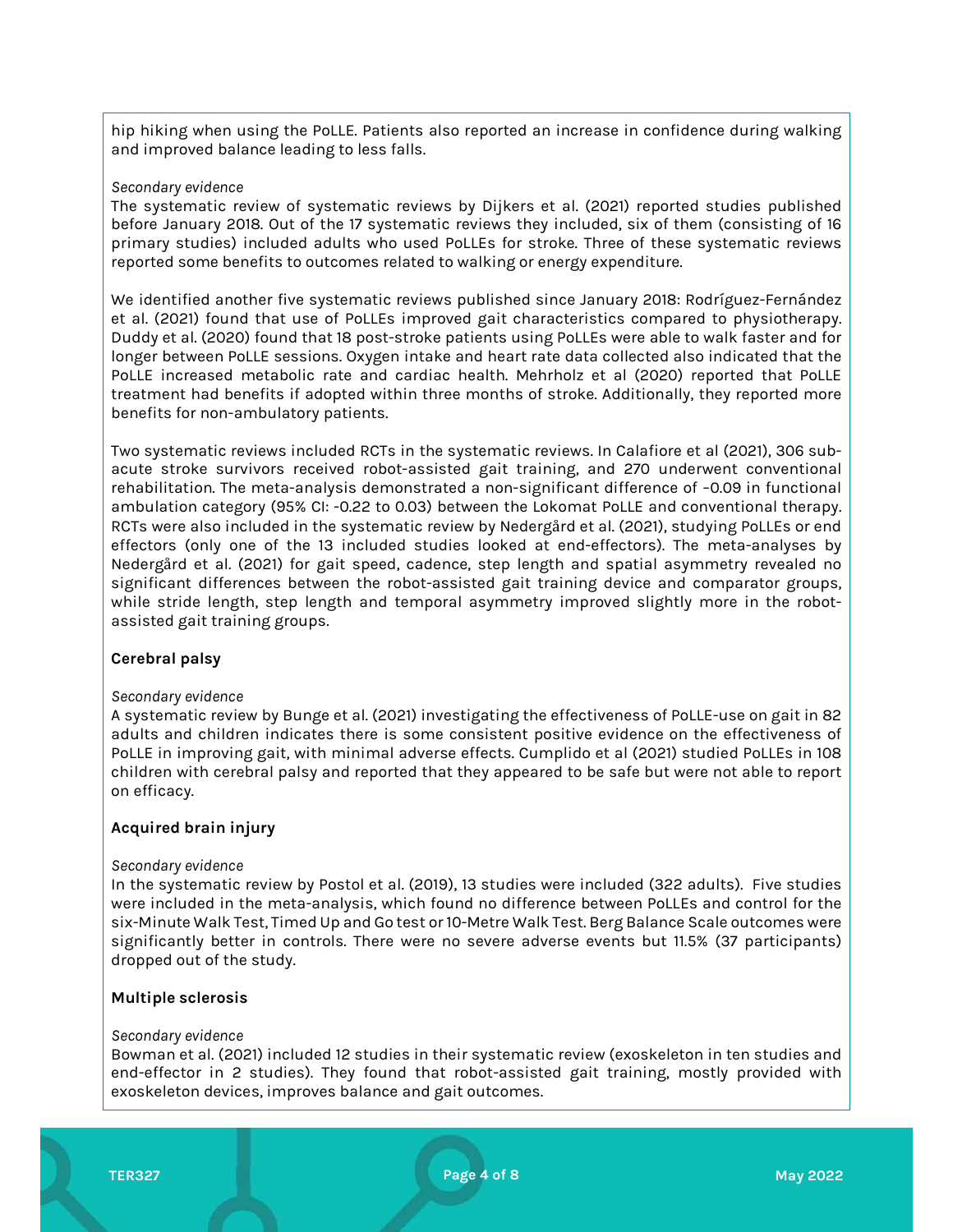#### Adverse events

#### Secondary evidence

A systematic review by Bessler et al. (2020) described robot-assisted gait training (end-effector devices and exoskeletons) in 14 healthy individuals, 341 SCI patients, 326 stroke patients, 42 traumatic brain injury patients, 67 cerebral palsy patients, 74 Parkinson's disease patients, 76 multiple sclerosis patients, 15 cardiac patients, and 30 patients with other diagnoses. Two of the included studies focused on children. Many of the adverse events reports were incomplete or did not include sufficient detail on different aspects, such as severity or patient characteristics. Musculoskeletal adverse events had the second highest prevalence and occurred mainly in exoskeleton-type devices. The authors further identified physiological adverse events including blood pressure changes that occurred in both exoskeleton-type and end-effector-type devices. Training in stationary gait robots can cause injuries or discomfort to the skin, underlying tissue, and musculoskeletal system, as well as unwanted blood pressure changes.

# Economic evidence

#### HTA bodies

NICE MIB93 states that The cost of the Ekso GT exoskeleton is £98,000 per unit (excluding VAT), which includes staff training, software and all supporting equipment but not ongoing maintenance and support costs. They noted that the resource impact is currently unclear because of a lack of evidence. NICE MIB 239 states that the cost of ReStore is £22,995 per unit (excluding VAT) with around £4,000 in consumables (when used by 10 patients per month and both cartridges are replaced yearly). As an add-on intervention, the resource impact was reported as being greater than standard care.

We did not identify any other economic evidence for PoLLEs.

# Areas of uncertainty

Whilst we identified numerous systematic reviews, the majority of which focuses on adults with stroke or SCIs, assessment of the literature is difficult due to the differences in the types of PoLLEs and the variety of conditions PoLLEs are used in and outcomes they measure. It is also unclear what the comparator(s) would be in Wales due to the number of conditions and types of treatment.

In addition, many of the devices were referred to as robotic-assisted gait training, and it was unclear whether the type of device would be considered a PoLLE. Some of the systematic reviews highlighted that the PoLLEs used were in the early stages of development. NICE MIBs highlighted that the data only focuses on short-term clinical and cost outcomes, and that the studies were done outside the UK and so the results may not be generalisable to the NHS.

HTW researchers identified a systematic review analysing the key characteristics of published systematic reviews on PoLLEs until January 2018. The systematic review highlighted that the included systematic reviews generally were of poor methodological and reporting certainty, including mainly small case studies and non-randomised studies. They failed to report some information on patients (e.g. height, weight, baseline ambulatory status) and interventions (e.g. treatment hours or sessions planned and delivered), and often failed to notice that the primary studies duplicated subjects.

Regarding the setting, current research suggests the use of PoLLEs is limited to clinical, controlled environments: there are gaps in the evidence regarding the transition from clinical rehabilitation to home-based therapy. There is currently one RCT comparing an exoskeletal-assisted walking device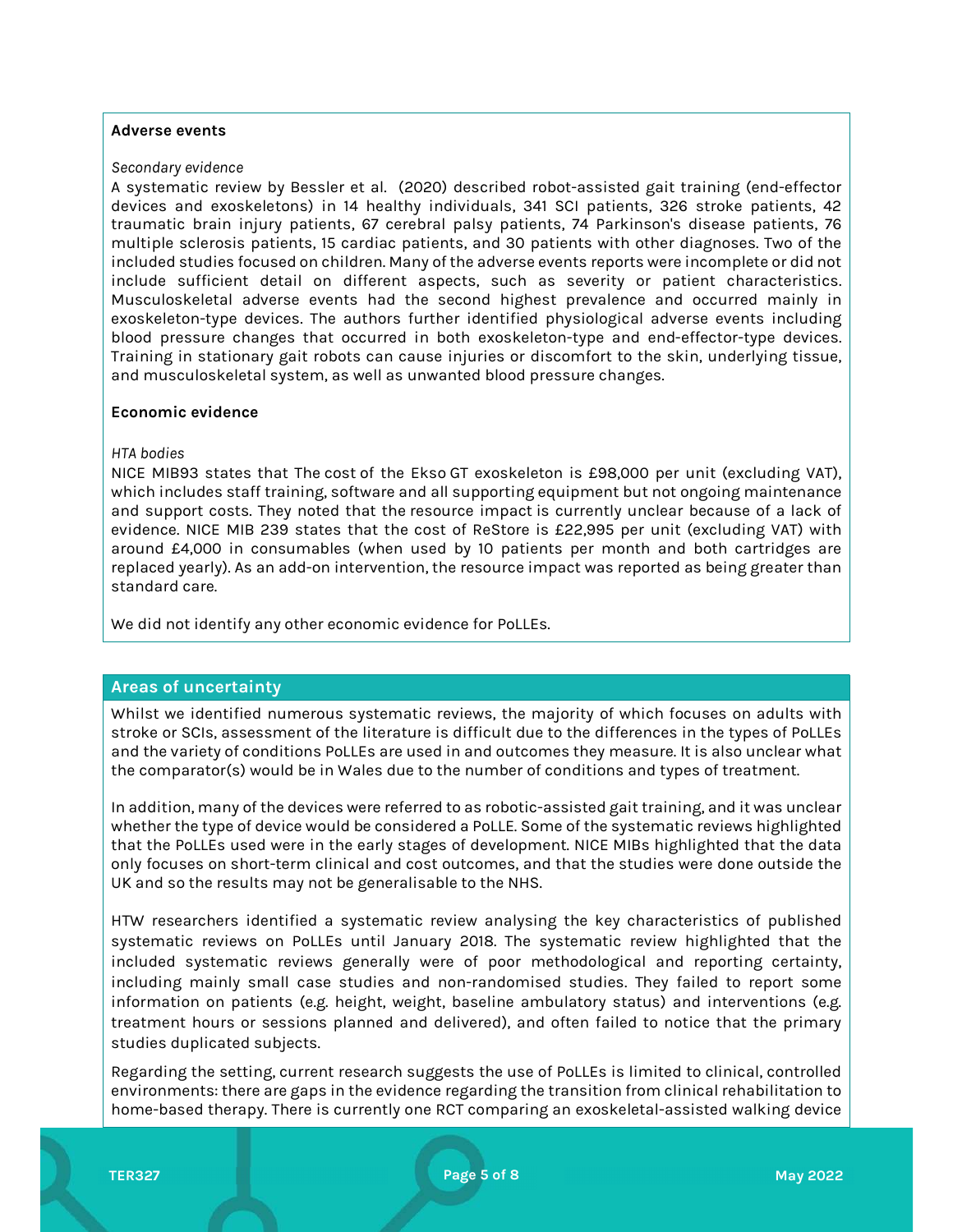for in-home use for four months with wheelchair-use in 161 patients with SCI. This study was completed in September 2021, but has not yet been published (NCT02658656).

The economic evidence we identified for PoLLEs came from NICE MIBs, which reported device cost only for use in SCI and stroke. We did not identify any other economic evidence for PoLLEs.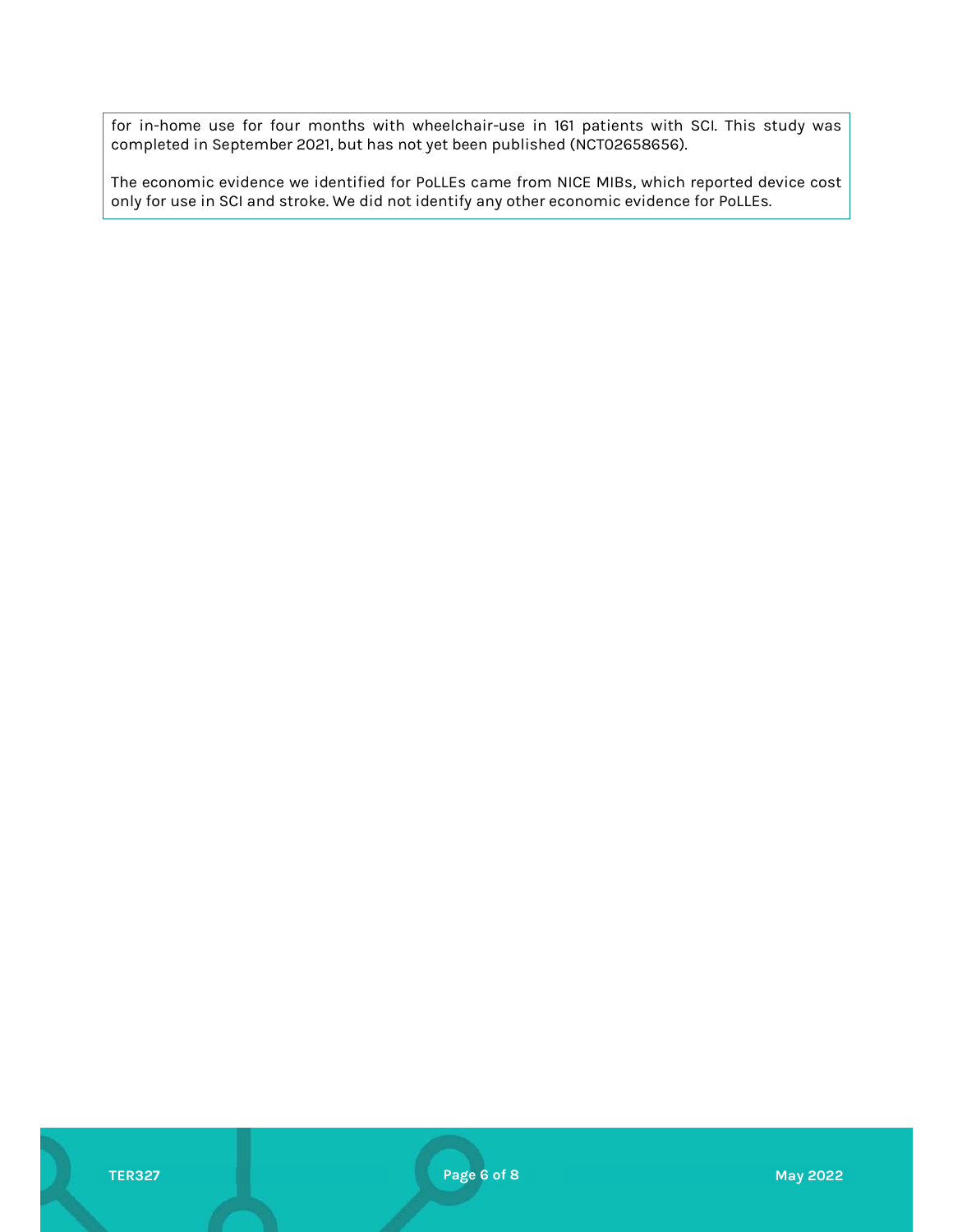# Literature search results

Health technology assessments and guidance

MIB93: Ekso exoskeleton for rehabilitation in people with neurological weakness or paralysis. January 2017: https://www.nice.org.uk/advice/mib93

MIB239: ReStore Soft Exo-Suit for gait rehabilitation. December 2020:

https://www.nice.org.uk/advice/mib239

Evidence reviews and economic evaluations

Bessler J, Gerdienke B. Prange-Lasonder 1,3, Robert V. Schulte1,2 , Leendert Schaake1 , Erik C. Prinsen1,3 and Jaap H. Buurke. 2020. Occurrence and Type of Adverse Events During the Use of Stationary Gait Robots-A systematic literature review. Frontiers in Robotics and AI: https://doi.org/10.3389/frobt.2020.557606

Bowman T, Gervasoni E, Amico AP, Antenucci R, Benanti P, Boldrini P, et al.; "Cicerone" Italian Consensus Group for Robotic Rehabilitation. What is the impact of robotic rehabilitation on balance and gait outcomes in people with multiple sclerosis? A systematic review of randomized control trials. Eur J Phys Rehabil Med 2021;57:246-53. DOI: 10.23736/S1973-9087.21.06692-2

Bunge LR, Davidson AJ, Helmore BR, Mavrandonis AD, Page TD, Schuster-Bayly TR, Kumar S. 2021. Effectiveness of powered exoskeleton use on gait in individuals with cerebral palsy: A systematic review. 2o21. PLOSONE. https://doi.org/10.1371/journal.pone.0252193

Calafiore D, Negrini F, Tottoli N, Ferraro F, Ozyemisci Taskiran O, de Sire A (2021). Efficacy of robotic exoskeleton for gait rehabilitation in patients with subacute stroke: a systematic review with meta-analysis. European journal of physical and rehabilitation medicine. DOI: 10.23736/S1973-9087.21.06846-5

Cumplido, Carlos et al. Gait-assisted Exoskeletons for Children with Cerebral Palsy or Spinal Muscular Atrophy: A Systematic Review. 1 Jan. 2021 : 333 – 348. https://content.iospress.com/articles/neurorehabilitation/nre210135

Dijkers MP, Akers KG, Dieffenbach S, Galen SS. 2021. Archives of Physical Medicine and Rehabilitation, 2021-02- 01, Volume 102, Issue 2, Pages 300-313, DOI: 10.1016/j.apmr.2019.01.025

Nedergård, H., Arumugam, A., Sandlund, M. et al. (2021) Effect of robotic-assisted gait training on objective biomechanical measures of gait in persons post-stroke: a systematic review and meta-analysis. J NeuroEngineering Rehabil 18, 64. <u>https://doi.org/10.1186/s12984-021-00857-9</u><br>Postol N, Marquez J, Spartalis S, Bivard A, Spratt NJ. 2018. Do powered over-ground lower limb robotic

exoskeletons affect outcomes in the rehabilitation of people with acquired brain injury? Disability and Rehabilitation: Assistive Technology. 14(8). https://www.tandfonline.com/doi/full/10.1080/17483107.2018.1499137

Shackleton C, Evans R, Shamley D, West S, Albertus Y (2019). Effectiveness of over-ground robotic locomotor training in improving walking performance, cardiovascular demands, secondary complications and usersatisfaction in individuals with spinal cord injuries: a systematic review. J. Rehabil Med, 51: 723-733. DOI: 10.2340/16501977-2601

Individual studies